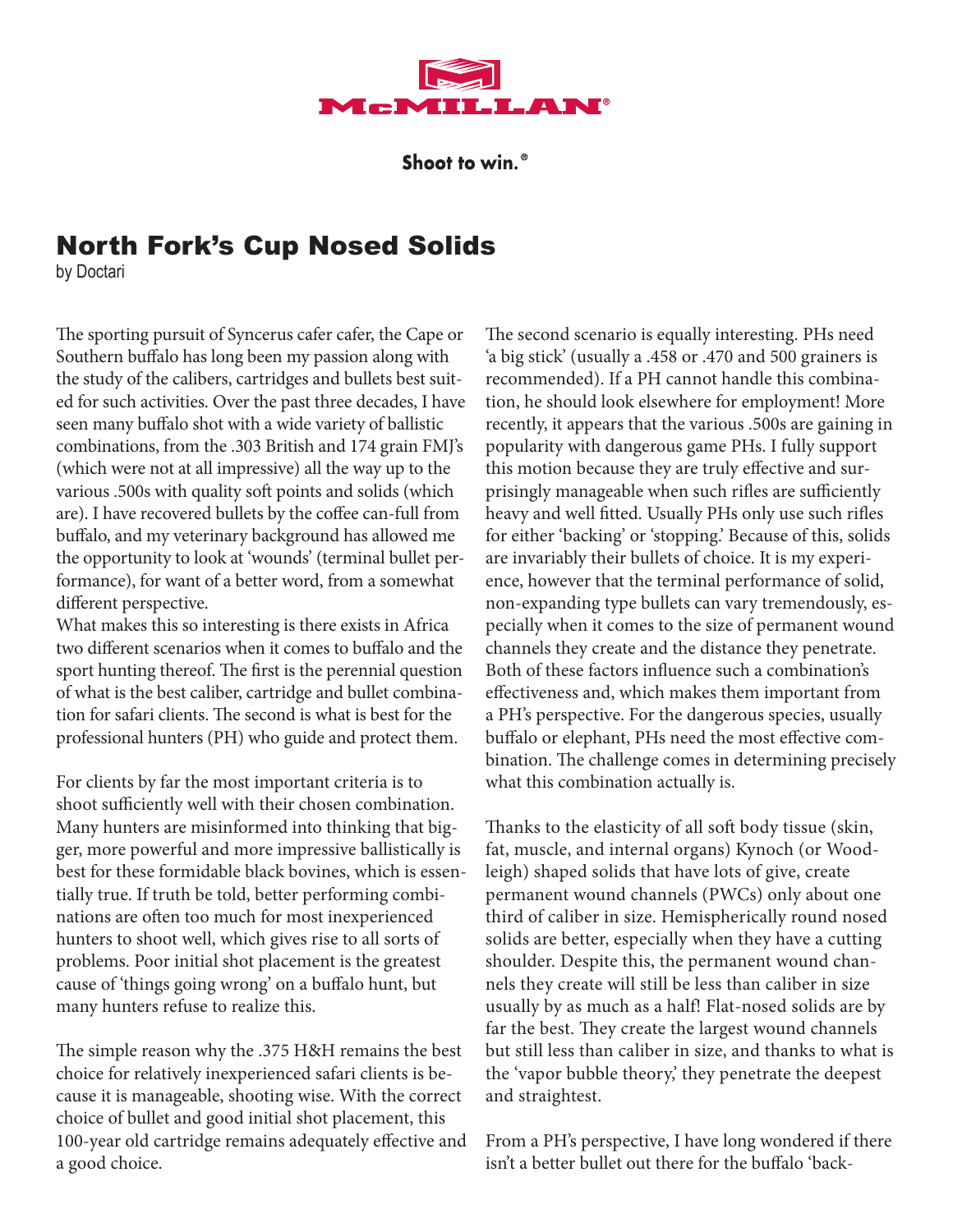ing' shots they are often required to take. Something that will penetrate better than a quality soft point on awkward angled, going away shots (in other words get through the intestines or rumen from the rear end and into the chest cavity), while at the same time creating bigger and better permanent wound channels than even flat nosed solids. In terminal ballistic terms, I wanted a bullet that will still penetrate the full body length of a buffalo while at the same time creating a suitably large PWC. In terminal ballistic terms, I wanted a bullet that will bridge the gap between good soft points and equally as good solids, and by gosh, I have just found them. They are called Cup Nosed Solids (CNS) and North Fork Technologies makes them.

What makes these bullets unique is the shallow 'cup' that is milled into the meplat of what must be North Fork's regular flat nosed solids. This allows the nose section of the bullet to flatten out and open up slightly, sort of like a rivet when some form of fairly solid resistance is encountered. When this happens, the nose section increases quite significantly in diameter (from .505 on the bullets I used, to between .600 and .750). It is well documented that the permanent wound channels created by expanding bullets are significantly larger (by a factor of three times their final expanded diameter) than those created by non-expanding ones. This is what makes CNSs so effective. (photo 2)

On a recent Zambezi Valley hunt, I got the opportunity to thoroughly test 600-grain North Fork Cup Nosed Solids in my new Kilimanjaro Doctari model .505 Gibbs. I personally hand loaded these bullets so they attained a muzzle velocity of 2150 fps from the rifles 25.5-inch barrel. Accuracy was superb. With the aid of the new Aimpoint Hunter H30L sight, I also tested that it was not too difficult to place shots off a set of shooting sticks into virtually the same hole at 50 paces.

(photo 3) The first animal to fall to this ballistic combination was an absolute brute of a zebra stallion. This was easily the biggest zebra I have ever seen. Shot on the point of the right shoulder as he quartered towards me, I eventually recovered the perfectly riveted CNS up against the femur of his left back leg. The bullet passed through the right side of his heart, leaving behind a permanent wound channel that was easily three times the CNS's final expanded diameter. (photo 4) Next was a lovely12 year old dagga boy. He was practically side-on at about 80 paces, facing to my

right with his head turned to look at me. This resulted in the curl of his right horn covering perfectly the 'vital triangle' area of his shoulder. I simply moved my point of aim rearwards a bit and gave him a 'high, behind the shoulder' lung shot. Dust flew up behind him as the CNS exited, but the bull did not go far. We found him 150 paces away, lying on his back with his legs in the air! No further shots were required. A single shot kill, the old bull was as dead as charity! (photo's 5, 6, 7, 8)

To test the CNS's penetration from the 'backing shot' position, I backed off 30 paces and shot him just above and slightly to the right of his tail. (photo's 9, 10) I later recovered his bullet at the thoracic inlet, right at the very front of his chest cavity. This was full body length penetration. Thanks to the .505 Gibb's voluminous case capacity, it would be easy to achieve an additional 100 fps of muzzle velocity with these bullets. Having witnessed this amount of penetration, I do not believe any additional velocity is necessary. Interestingly, there was rumen content in the bull's lungs. This indicated that the CNS had passed through some part of this large internal organ on its way to the front of the chest cavity. I have long believed penetrating bullets create a vacuum in their wake and this is what 'sucked' the rumen content into the lungs. (photo 11)

What is without a doubt my finest buffalo, a wonderful broken-horned, 15-year old dugga boy, also fell to a 600-grain CNS. My intention was to find and hunt the oldest buffalo in the Dande North Safari Area, and in this regard, I was eventually successful. I

had heard about this particular bull from the safari operator and it took a couple of days, lots of legwork and a whole bucket-load of luck to eventually find him but find him we did. (photo 12) He did not go far with a huge CNS-inducted hole in his heart. (photo 13)

From a safari client's perspective, it is usually recommend that the first shot at a well-positioned buffalo be taken with a good quality expanding type bullet because they create significantly larger wound channels than solids and this is what makes them a lot more effective. Expanding bullets usually do not exit buffalo either even from side-on. This is an important consideration especially as it is often not possible to be sure of what is behind the target animal. Follow-up or 'backing' shots invariably involves awkward 'going away' angles. Such shots require deeper penetration. It's for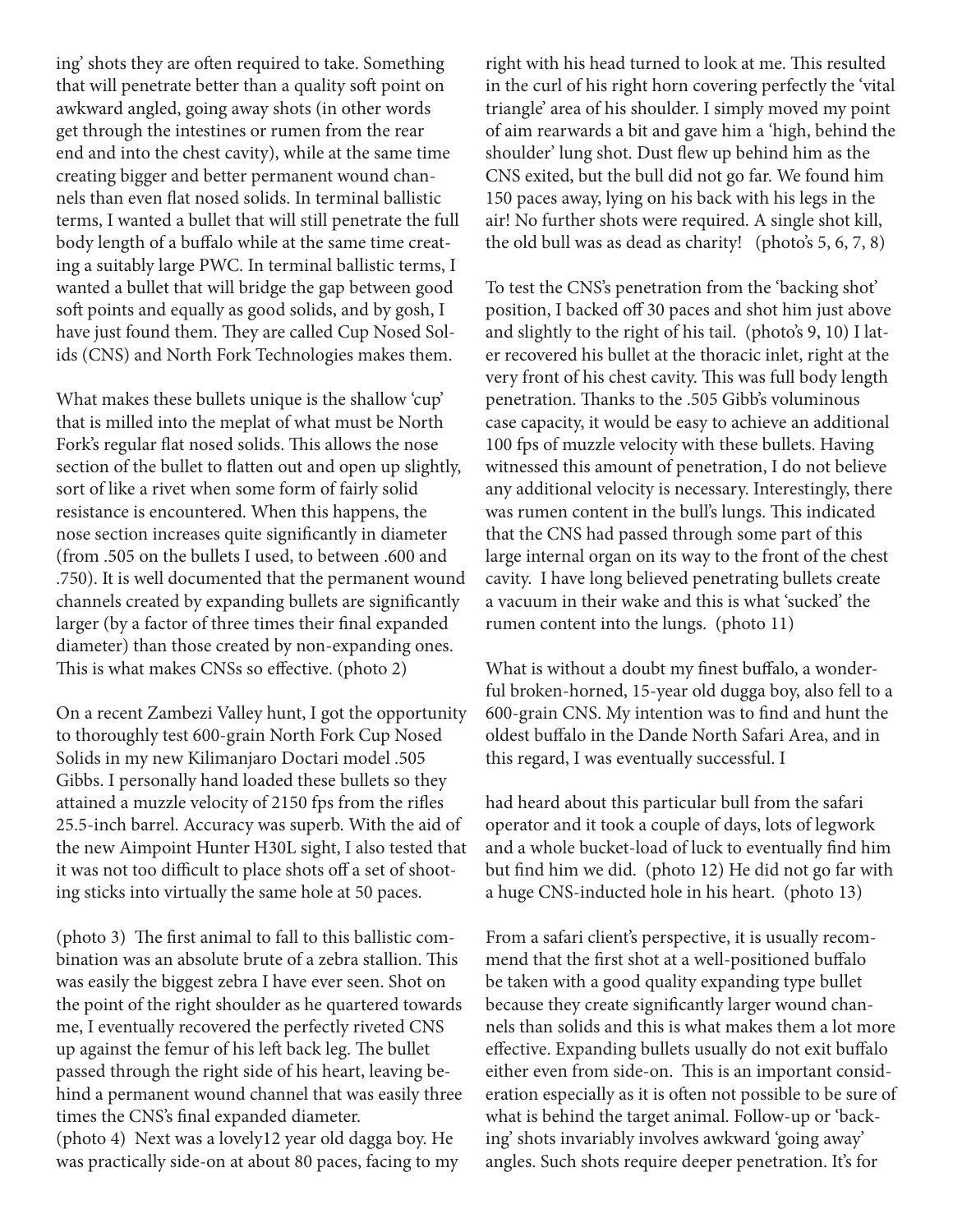this reason why solids are recommended for all such shots. However, after seeing just how well North Fork's CNSs penetrate and perform, even from the rear, I am now of the impression they are the perfect bullets for all buffalo backing shots.

For PHs I believe these bullets also have enormous potential. For buffalo work, I do not believe there are currently any better. I unfortunately never got the opportunity to shoot one into an elephant cow. I have every confidence they will work well for both body and brain shots at cows. For big bodies bulls, I think I would stick to flat nosed solids, just in case. Cup nosed solids are now available in all the popular calibers, from .375 to the .500s. That there is a bright future for them in Africa, I have not the slightest doubt.



### Photo 3

This is how we found this enormous zebra stallion. He was the first animal to fall to a 600- grain CNS. The bullet entered

the point of the right shoulder, smashed it, travelled diagonally through the body and I recovered it up against the femur of the left back leg! Back at the skinning shed, this zebra's skin was at least 50 percent bigger than all the others hanging there. I estimated his weigh at 600 kilograms! The largest zebra I have ever seen.



Photo 4



final diameter. This is the right side of the zebra stallion's heart. The hole the 600-grain CNS created as it passed diagonally through the chest cavity is easy to see. Surprisingly the stallion still managed to run a couple of hundred paces before dropping, a classic example of the toughness of African game.



Photo 5

A single 600-grain North Fork cup nosed solid accounted for this fine, 12 year old dagga boy. The bull was standing facing to my left, with his head turned to look at me. His

left horn curl covered his shoulders 'vital triangle' area as he did so. This necessitated shooting him a little further rearwards than I prefer. Dust behind the bullet indicated that it had exited but the bull only ran 150 paces before dropping. We found him lying on his back with his legs in the air! A single shot kill.



#### Photo 1

In bullet construction terms, North Fork's Cup Nosed Solids are unique because the successfully bridge the gap between solids and expanding type bullets. 'Semisolids' probably describes

them best. For buffalo, 600-grain .505s (at 2150 fps) proved to be devastatingly effective.



#### Photo 2

All these 600 grain .505 North Fork Cup Nosed Solids were recovered from game during a recent Zambezi Valley safari. Final expanded diameter measures between .600 and .750". Because of this, soft tissue permanent wound channels were significantly larger than those created by similar caliber, non-expanding bullets.